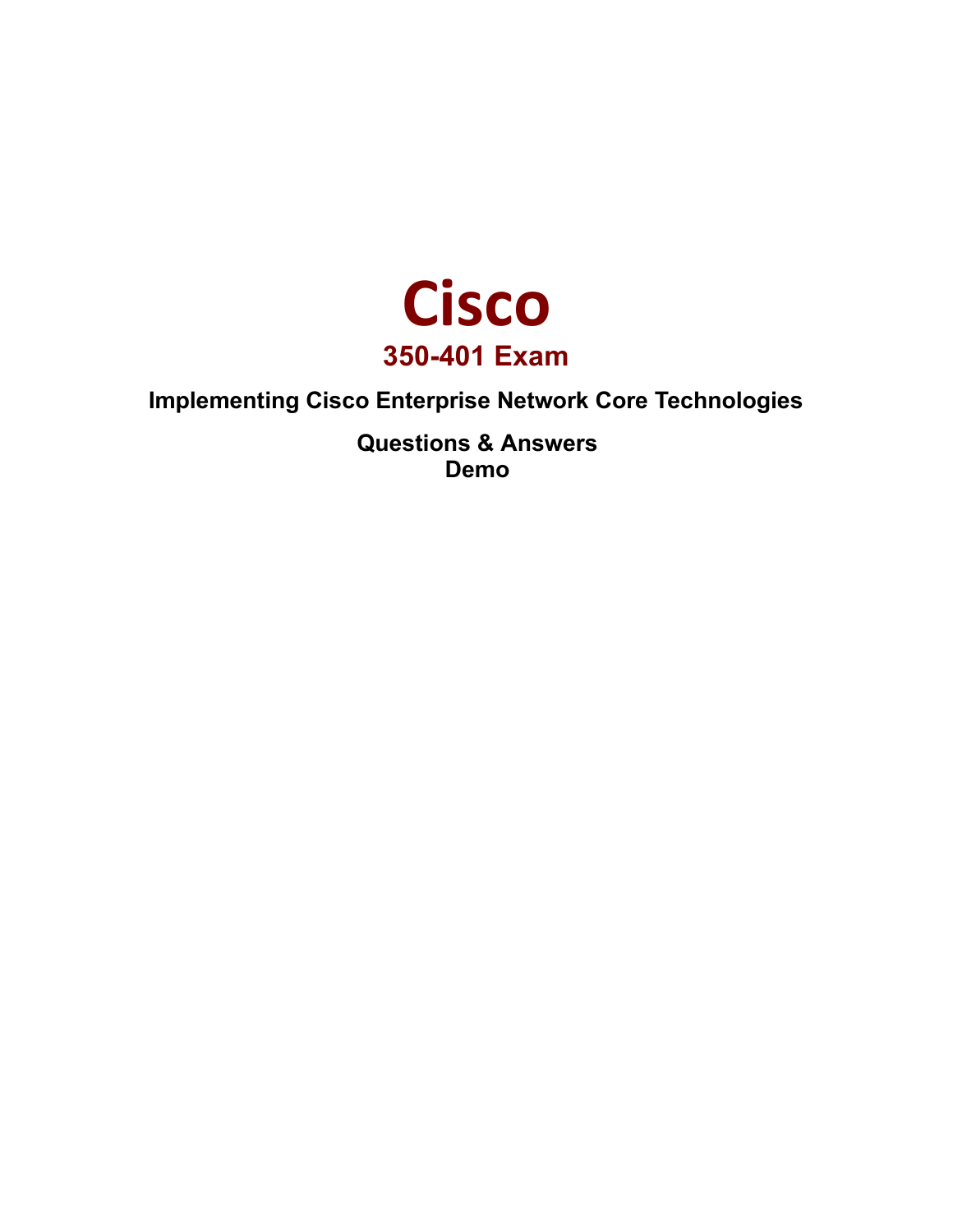# **Question: 1**

What are two benefits of YANG? (Choose two.)

A. It enforces the use of a specific encoding format for NETCONF.

B. It collects statistical constraint analysis information.

C. It enables multiple leaf statements to exist within a leaf list.

D. It enforces configuration semantics.

E. It enforces configuration constraints.

**Answer: A, E**

Explanation:

#### **Question: 2**

#### DRAG DROP

Drag and drop the threat defense solutions from the left onto their descriptions on the right.

| Umbrella     | provides malware protection on endpoints                 |
|--------------|----------------------------------------------------------|
| AMP4E        | provides IPS/IDS capabilities                            |
| FTD          | performs security analytics by collecting network flows. |
| StealthWatch | protects against email threat vector                     |
| ESA          | provides DNS protection                                  |

**Answer:**

Explanation: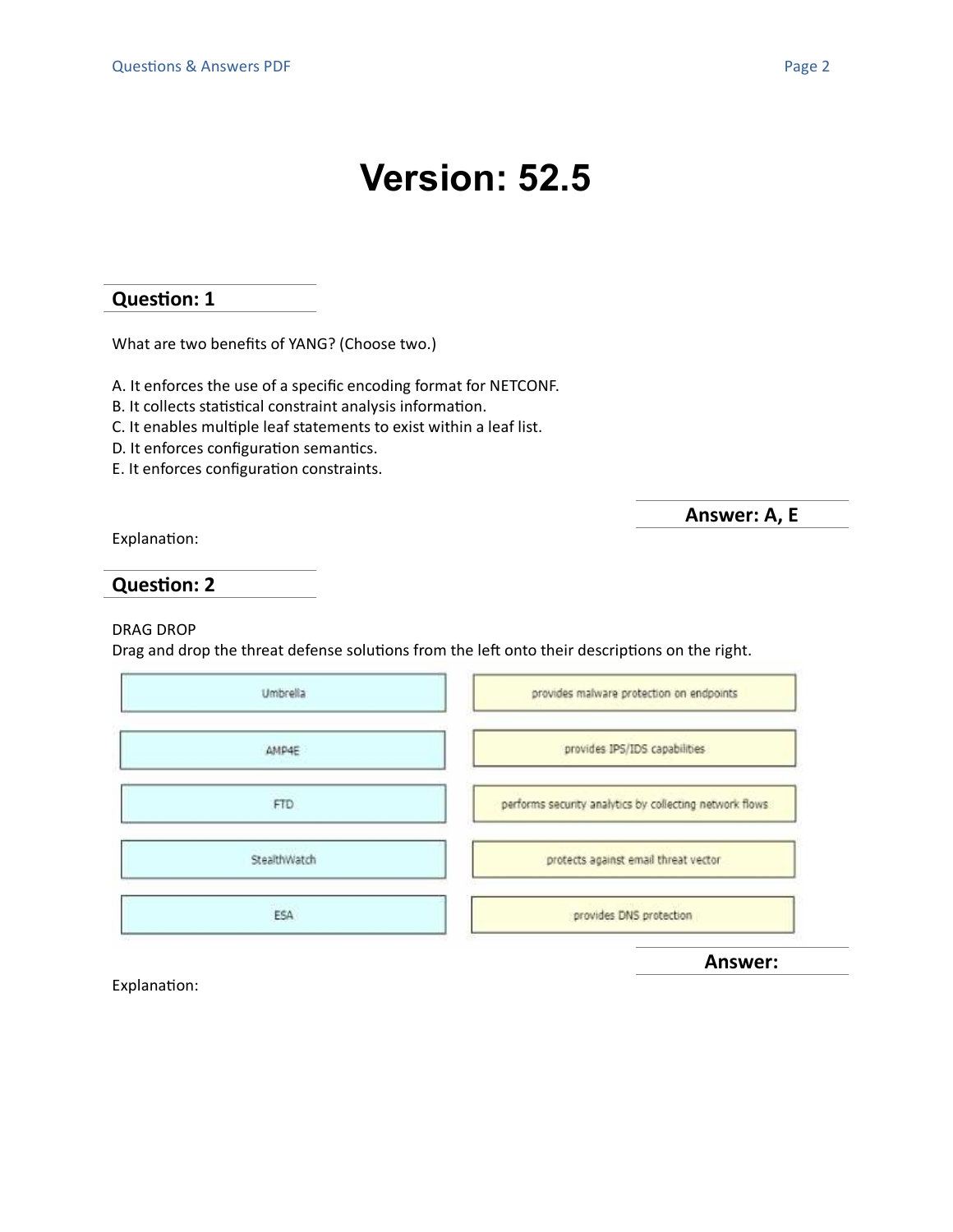| AMP4E        |  |
|--------------|--|
| <b>FTD</b>   |  |
| StealthWatch |  |
| ESA          |  |
| Umbrella     |  |

# **Question: 3**

Refer to the exhibit.

```
aaa new-model
aaa authentication login default local-case enable
asa authentication login ADMIN local-case
username CCNP secret StrOngP@ssw0rd!
line 0 4
   login authentication ADMIN
```
An engineer must create a configuration that executes the show run command and then terminates the session when user CCNP legs in. Which configuration change is required''

- A. Add the access-class keyword to the username command
- B. Add the access-class keyword to the aaa authentication command
- C. Add the autocommand keyword to the username command
- D. Add the autocommand keyword to the aaa authentication command

**Answer: C**

Explanation:

The ―autocommand‖ causes the specified command to be issued automatically after the user logs in. When the command is complete, the session is terminated. Because the command can be any length and can contain embedded spaces, commands using the autocommand keyword must be the last option on the line. In this specific question, we have to enter this line ―username CCNP autocommand show running-config‖.

### **Question: 4**

Wireless users report frequent disconnections from the wireless network. While troubleshooting a network engineer finds that after the user a disconnect, the connection re-establishes automatically without any input required. The engineer also notices these message logs .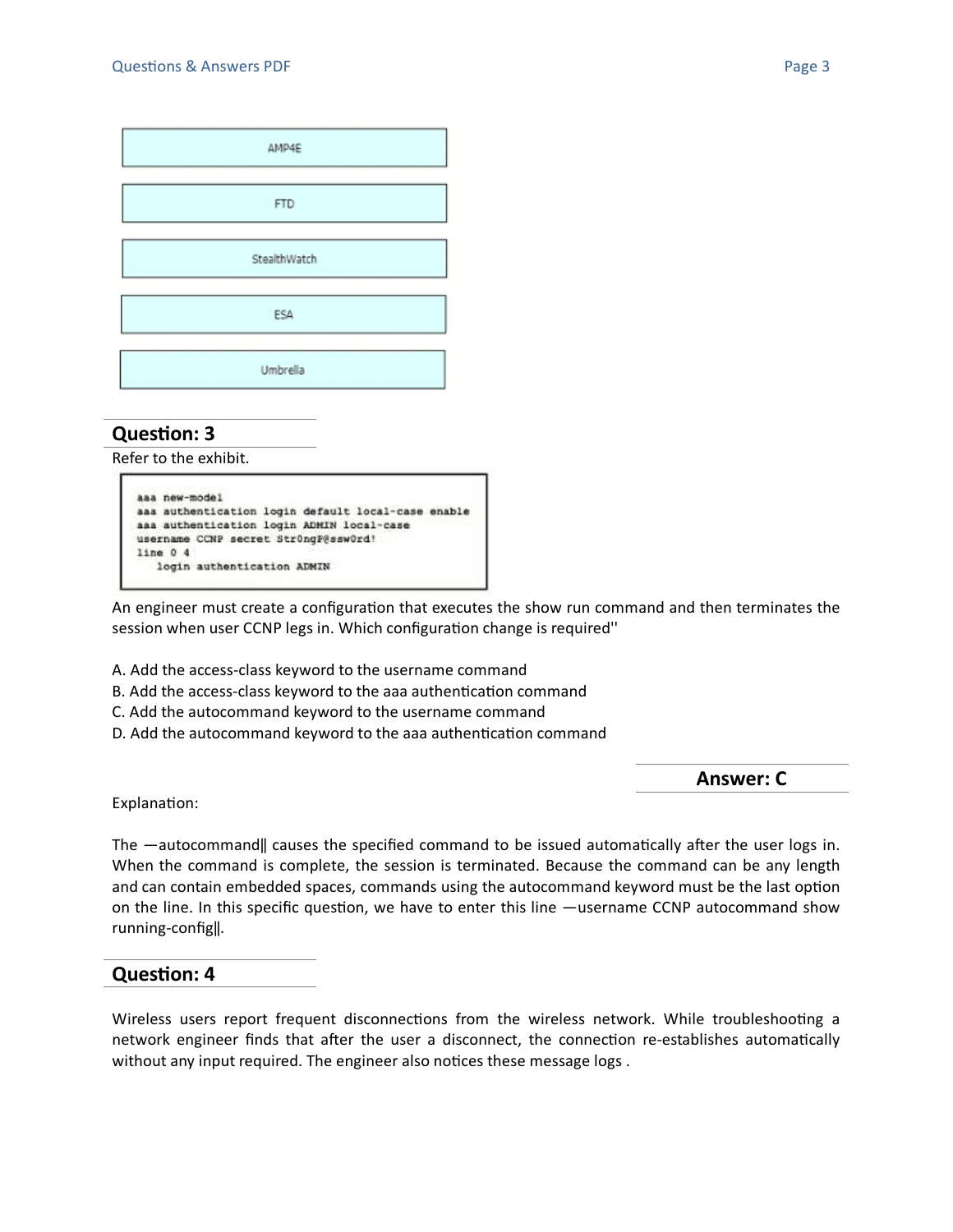AP 'AP2' is down. Reason: Radio channel set. 6:54:04 PM AP 'AP4' is down Reason: Radio channel set. 6.44.49 PM AP 'AP7' is down. Reason. Radio channel set. 6:34:32 PM

Which action reduces the user impact?

- A. increase the AP heartbeat timeout
- B. increase BandSelect
- C. enable coverage hole detection
- D. increase the dynamic channel assignment interval

**Answer: D**

Explanation:

These message logs inform that the radio channel has been reset (and the AP must be down briefly). With dynamic channel assignment (DCA), the radios can frequently switch from one channel to another but it also makes disruption. The default DCA interval is 10 minutes, which is matched with the time of the message logs. By increasing the DCA interval, we can reduce the number of times our users are disconnected for changing radio channels.

# **Question: 5**

Refer to the exhibit.

```
Extended IP access list EGRESS
10 permit ip 10.1.100.0 0.0.0.255 10.1.2.0 0.0.0.255
20 deny ip any any
```
An engineer must modify the access control list EGRESS to allow all IP traffic from subnet 10.1.10.0/24 to 10.1.2.0/24. The access control list is applied in the outbound direction on router interface GigabitEthemet 0/1. Which configuration commands can the engineer use to allow this traffic without disrupting existing traffic flows?

```
A)
config t
  ip access-list extended EGRESS
  permit ip 10.1.10.0 255.255.255.0 10.1.2.0 255.255.255.0
B)
config t
   ip access-list extended EGRESS
   6 permit ip 10.1.10.0 0.0.0.255 10.1.2.0 0.0.0.255
```
C)